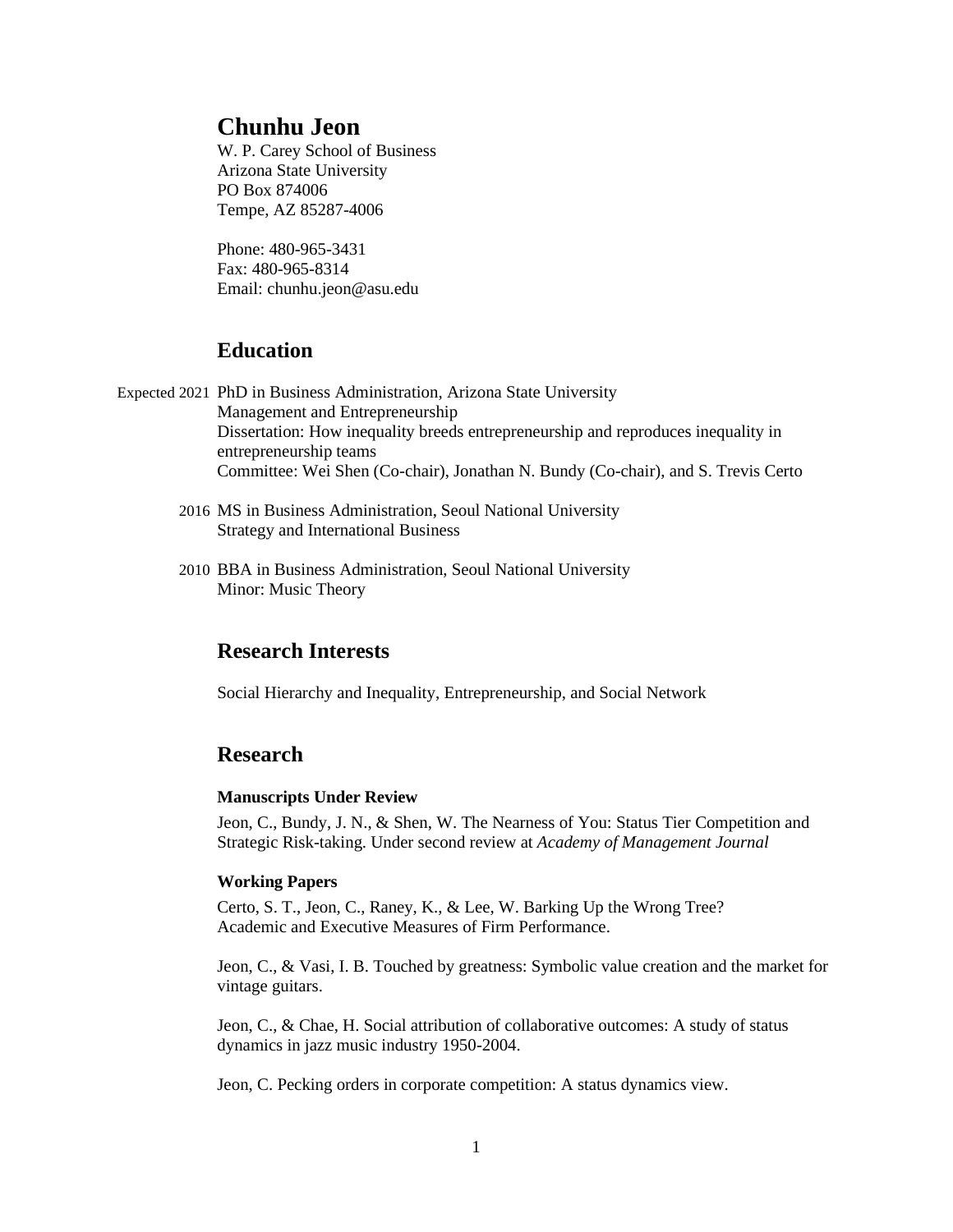Jeon, C. Who needs prestige? Market followers' prestige formation in the specialty coffee niche.

#### **Work in Progress**

Jeon, C., & Park, S. H. Network effect on creativity and organization formation: An empirical examination of Korean popular musician network before and after Emergency Act 9.

#### **Book Chapters and Other Publication**

*Translation*

2012 Walton, K. What is abstract about the art of music? (C. Jeon, Korean Trans.) In Music, that Most Eloquent of All Languages, H. S. Oh (eds) Paju: Eumaksekye. (Original work: Walton, K. 1988. What is abstract about the art of music?, Journal of Aesthetics and Art Criticism, 46(3): 351-364)

### **Conference Presentations**

- 2020 Jeon, C., & Vasi, I. B. Touched by greatness: Symbolic value creation and the market for vintage guitars. Annual Meeting of the Academy of Management.
- 2020 Jeon, C., Chae, H. Social attribution of collaborative outcomes: A study of status dynamics in jazz music industry 1950-2004. Annual Meeting of the Academy of Management.
- 2019 Jeon, C. Who needs prestige? Market followers' prestige formation in the specialty coffee niche. Strategic Management Society Annual Meeting. Minneapolis, MN.
- 2019 Jeon, C., & Chae, H. Audience dependency in status spillover: An empirical examination of cultural collaborations in jazz music. INFORMS Organization Science Winter Conference. Phoenix, AZ.
- 2018 Jeon, C. Exchange of socioemotional wealth and competitive dynamics. Strategic Management Society Annual Meeting. Paris, France.
- 2018 Jeon, C., Shen, W., & Bundy, J. Responsiveness to status change and corporate acquisitions. Annual Meeting of the Academy of Management. Chicago, IL.

# **Teaching**

2020 Spring WPC480 Capstone Course (Strategic Management) Course evaluation: 6.0/7

# **Services**

*Reviewing* 2017-2020 Academy of Management Annual Meeting 2018-2020 Strategic Management Society Annual Meeting